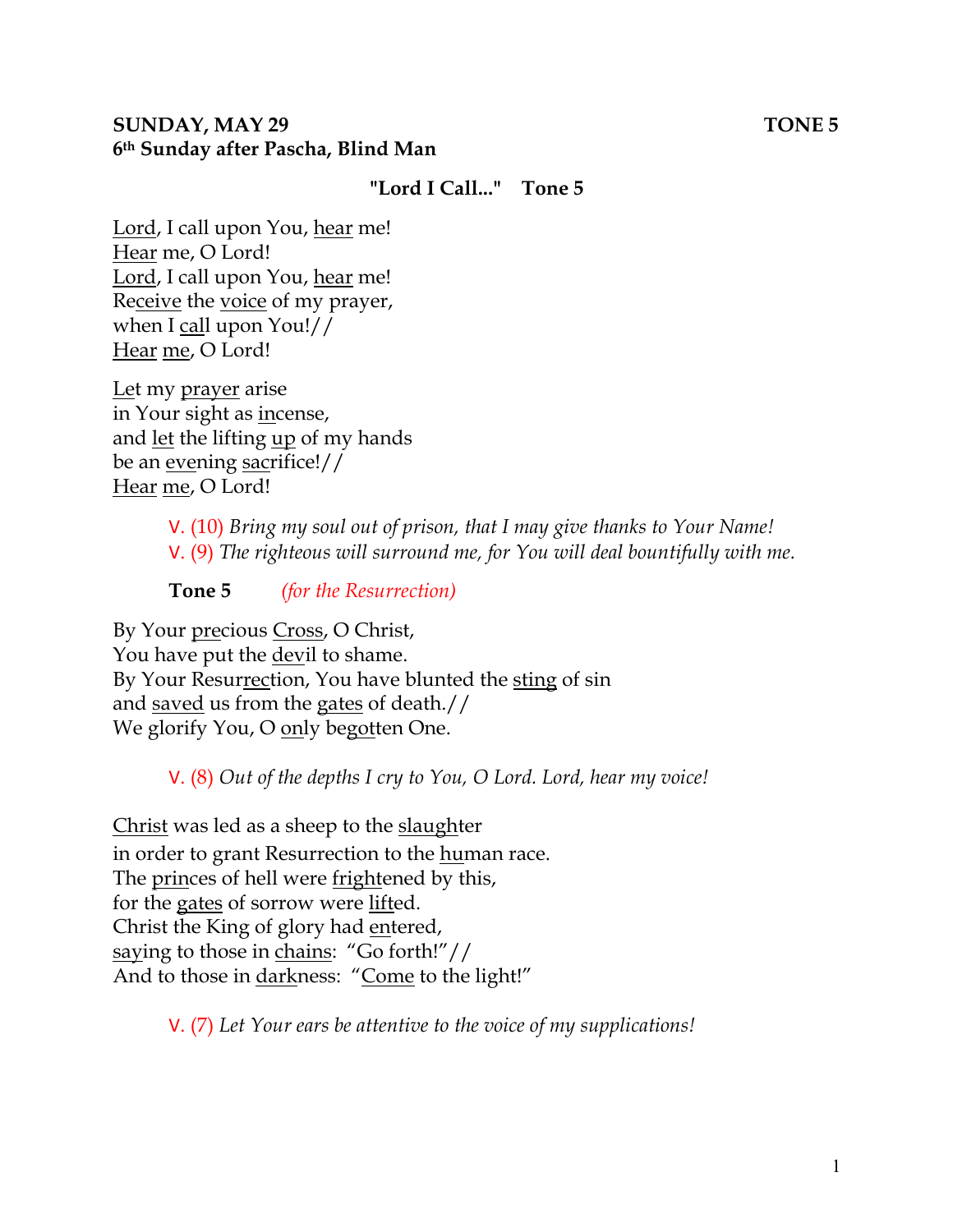O great wonder! The Creator of the invisible suffered in the flesh in His love for man and rose again immortal. Come, O sons of nations, let us worship Him, for delivered from error by His compassion,// we have learned to sing of one God in three Persons!

V. (6) *If You, O Lord, should mark iniquities, Lord, who could stand? But there is forgiveness with You.* 

*(Resurrection stichera by Anatolius)*

We offer You our evening worship, O never setting Light, Who came in these last days to the world in the flesh; Who even descended to hell to dispel its darkness. Who has revealed the light of Resurrection to the nations.// Glory to You, O Lord and Giver of light!

> V. (5) *For Your Name's sake I wait for You, O Lord. My soul has waited for Your word; my soul has hoped on the Lord.*

We glorify the Leader of our salvation; by His Resurrection from the dead, the world was saved from deceit. The assembly of Angels rejoices as the deceit of demons is overthrown.// Fallen Adam rises as the devil falls.

> V. (4) *From the morning watch until night, from the morning watch, let Israel hope on the Lord!*

The guards were instructed by the <u>lawless</u> ones: "Hide the rising of Christ, take money and say: 'The body was stolen from the tomb while we were asleep.'" But who has heard of a body being stolen, a body embalmed and naked, with its grave clothes left behind in the tomb? Do not be deceived, O Jews, study the words of the Prophets and understand:// Christ is the Redeemer of the world and all powerful!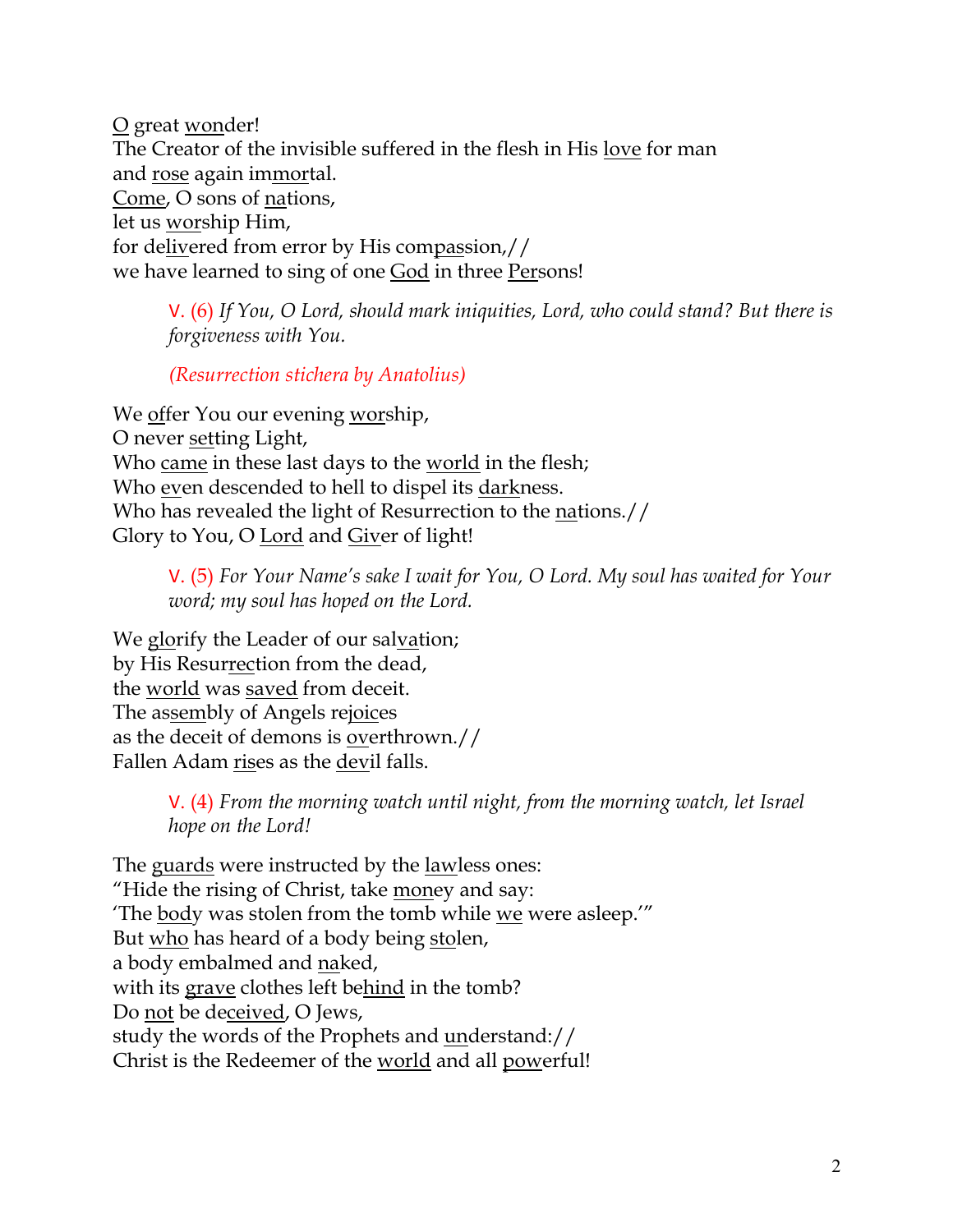V. (3) *For with the Lord there is mercy and with Him is plenteous redemption, and He will deliver Israel from all his iniquities.*

O Lord, Who has captured hell and trampled on death, You have enlightened the world by Your precious Cross.// O Savior, have mercy on us!

V. (2) *Praise the Lord, all nations! Praise Him, all peoples!*

**Tone 2** *Idiomela (from the Pentecostarion)*

The man blind from birth asked himself:

"Was I born blind because of my parents' sins?

Or am I a living sign of the people's faithlessness?

I am not content to continue asking whether it is night or day.

My feet can no longer endure tripping on the stones.

I have seen nothing: neither the sun shining, nor the image of my Maker.// But I entreat You, O Christ God, look upon me and have mercy on me!"

V. (1) *For His mercy is confirmed on us, and the truth of the Lord endures forever.* 

Jesus, passing by the Temple, met a man blind from birth. He had compassion on him and put spittle on his eyes, saying: "Go, wash in the pool of Siloam!" He washed himself and then gave glory to God. His neighbors asked him: "Who opened your eyes, which no one could heal before?" He cried out: "A man called Jesus said to me: 'Wash in Siloam!' and now I see; He is truly the Christ, the Messiah Whom Moses foretold in the Law.// He is the **Savior** of our souls!"

*Glory to the Father, and to the Son, and to the Holy Spirit;*

**Tone 5** *(from the Pentecostarion)*

Passing by the way, O Lord, You met a man blind from birth. Your Disciples were puzzled and asked: "Rabbi, who sinned, this man or his parents, that he was born blind?"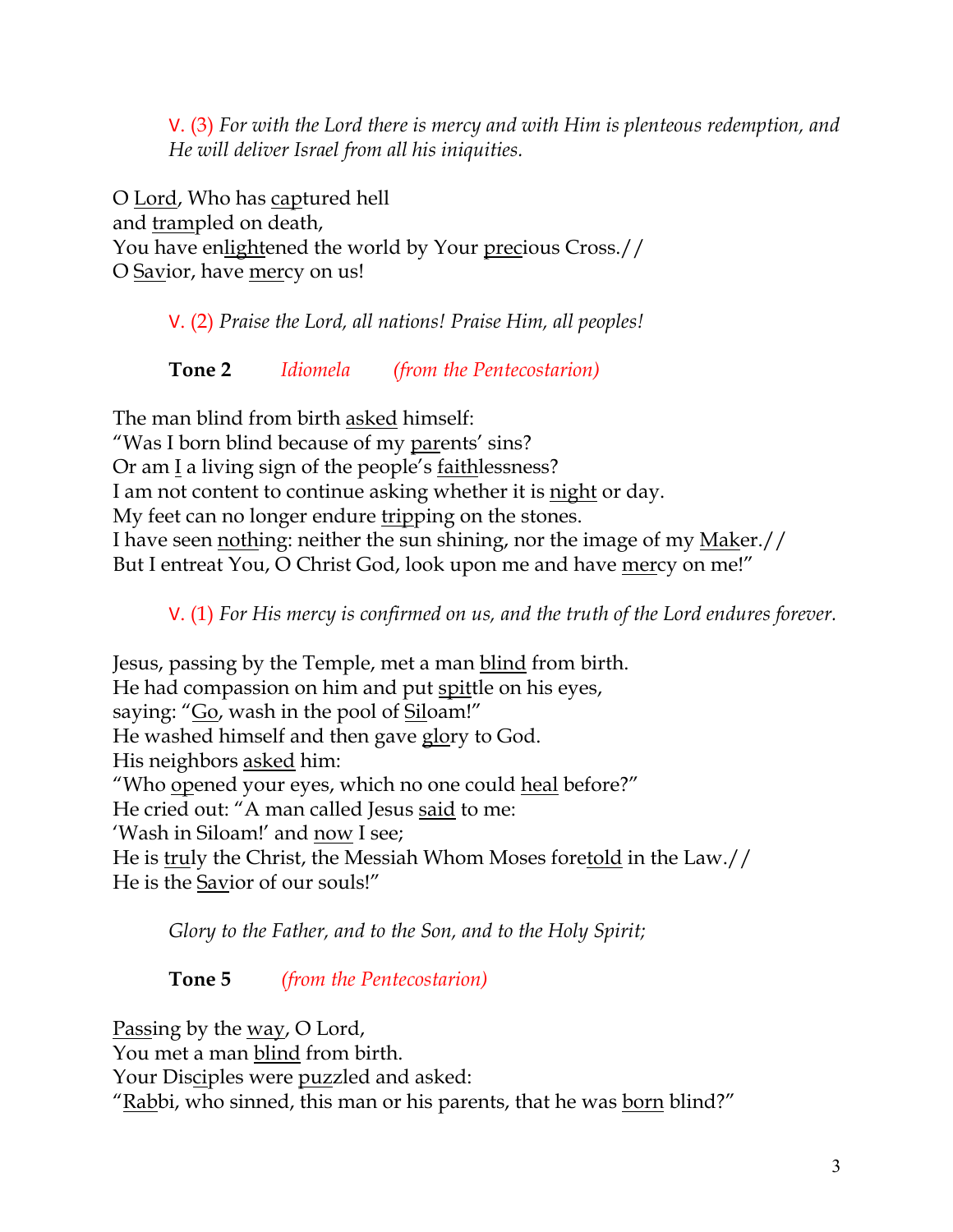Jesus answered: "It was not that this man sinned, or his parents, but that the works of God might be revealed in him. I must work the works of Him Who sent me, which no one else can do." As He said this, He spat on the ground and made clay of the spittle, and anointed the man's eyes with the clay and said to him: "Go, wash in the pool of Siloam!" He went and washed, and was made whole, crying: "Lord, I believe!"//

He worshipped You, and we cry: "Have mercy on us!"

*now and ever, and unto ages of ages. Amen.* 

**Tone 5** *(Theotokion – Dogmatikon)*

In the Red Sea of old, a type of the Virgin Bride was prefigured. There Moses divided the waters; here Gabriel assisted in the miracle. There Israel crossed the sea without getting wet, here the Virgin gave birth to Christ without seed. After Israel's passage, the sea remained impassable; after Emmanuel's birth, the Virgin remained a Virgin. O ever-existing God Who appeared as Man,// O Lord, have mercy on us!

### **Aposticha**

**Tone 5** *(for the Resurrection)*

We <u>mag</u>nify You in songs of praise, O incarnate Christ and Savior. By accepting the Cross and death for our sake, as the Lord and Lover of man, You overthrew the gates of hell,// and arose on the third day, saving our souls.

(*Then the Paschal Stichera with their verses from Psalm 67*)

*Glory to the Father, and to the Son, and to the Holy Spirit;*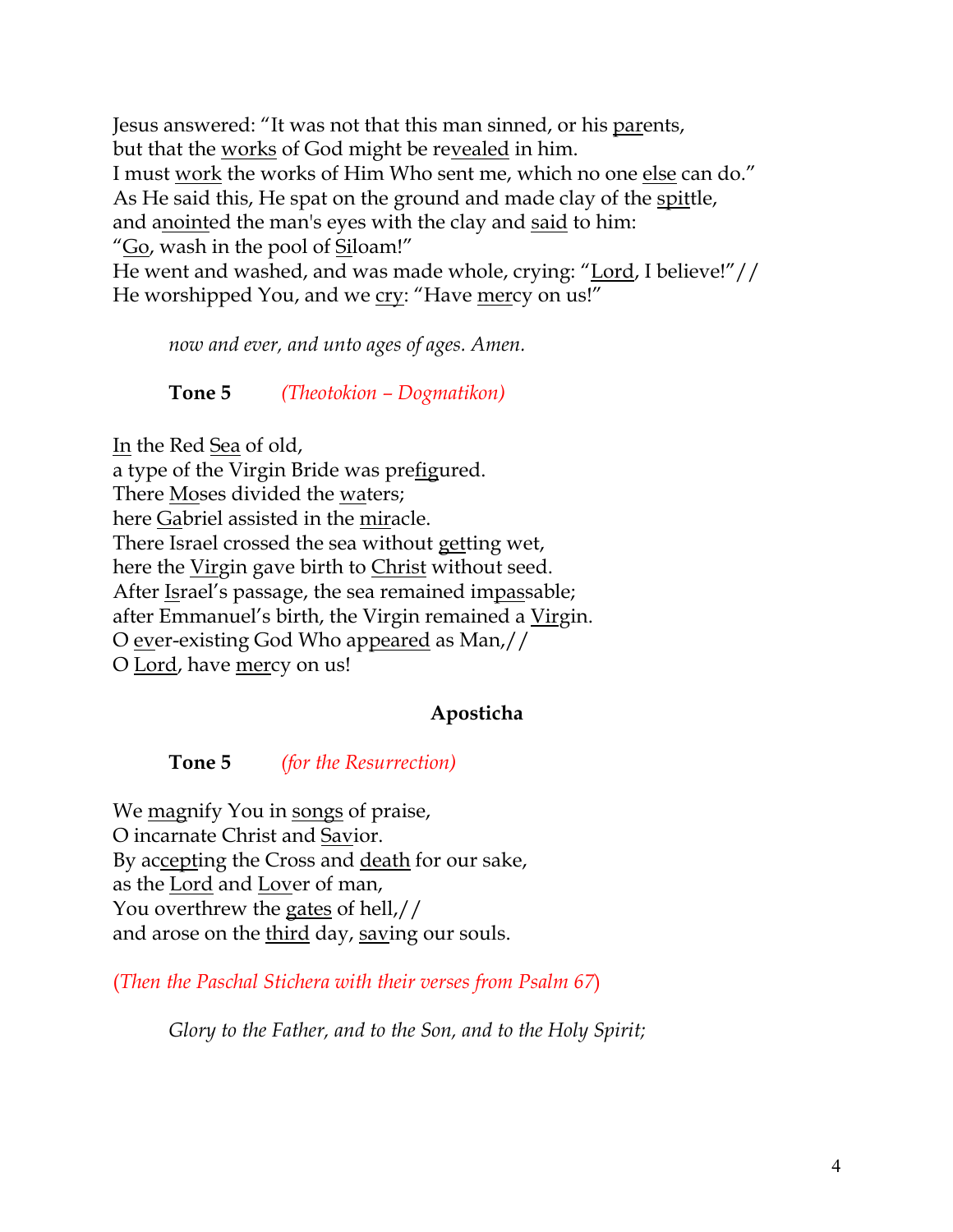#### **Tone 8** *(from the Pentecostarion)*

O Christ God, Sun of Righteousness, by Your touch You enlightened all. Give sight now to our spiritual eyes, and show us to be sons of the day! Great is Your ineffable goodness towards us!// O Lover of man, glory to You!

*now and ever, and unto ages of ages. Amen.*

(*Then the remainder of the Paschal Stichera, Christ is Risen! 1x*)

*(at Great Vespers)*

### **Tone 5 Troparion** *(Resurrection)*

Let us, the faithful, praise and worship the Word, co-eternal with the Father and the Spirit, born for our salvation from the Virgin; for He willed to be lifted up on the Cross in the flesh, to endure death, and to raise the dead// by His glorious Resurrection.

> *Glory to the Father, and to the Son, and to the Holy Spirit, now and ever, and unto ages of ages. Amen.*

### **Tone 5 Resurrectional Dismissal Theotokion**

Rejoice, Impassable Gate of the Lord! Rejoice, Wall and Protection of those who run to you! Rejoice, Unshakable Refuge! Rejoice, you who knew not wedlock, who gave birth in the flesh to your Creator and God!// Do not cease praying for those who praise and worship your Son!